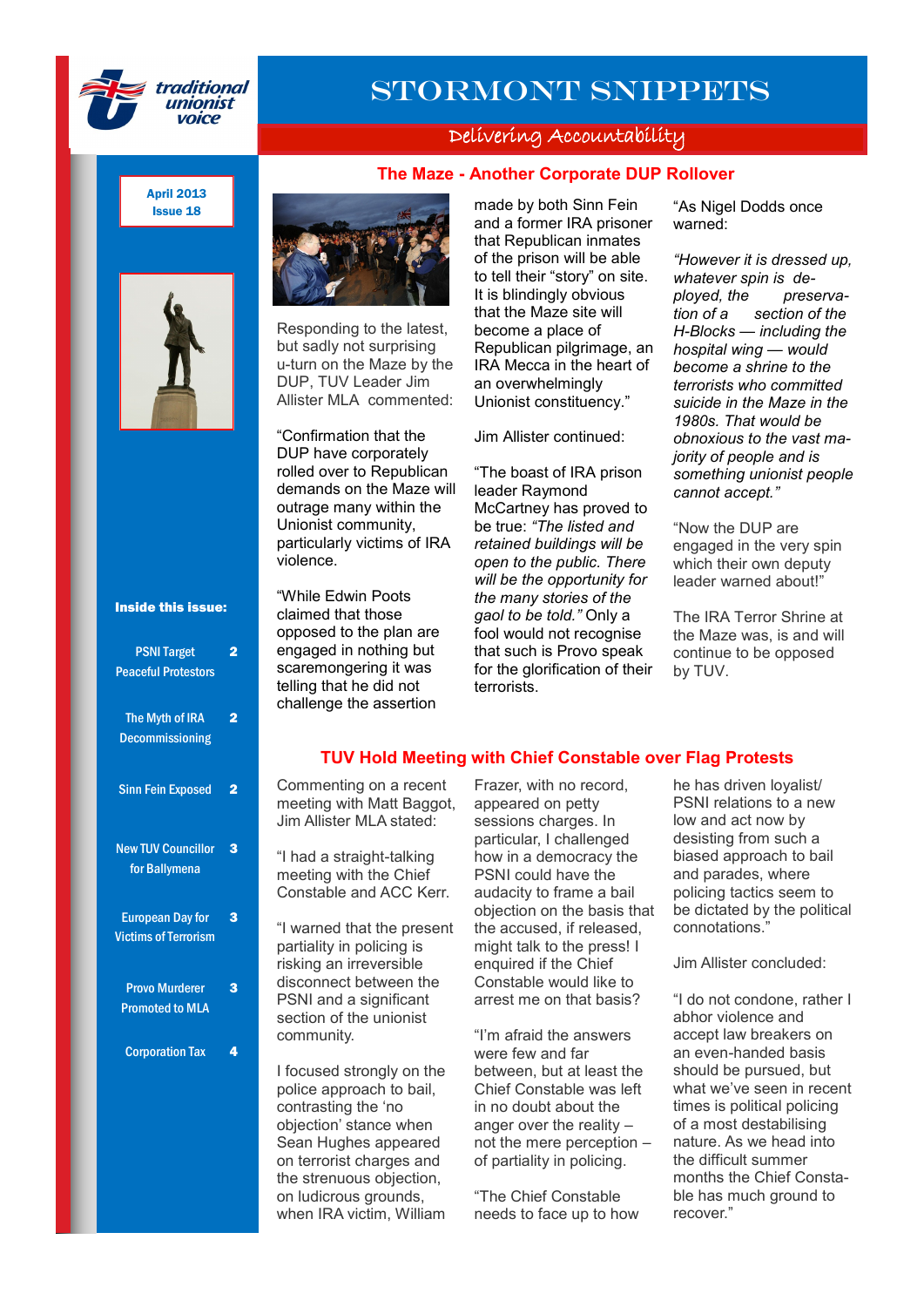#### **"Monstrous and Unwarranted Invasion of Privacy in Broughshane"**

North Antrim MLA Jim Allister has condemned the PSNI publication of photographs of Broughshane flag protestors.

Jim Allister explained:

"The decision by the PSNI to release photographs of peaceful protestors, from an event in Broughshane on 15 December 2012, is a monstrous and unwarranted invasion of their privacy.

"This was a wholly peaceful protest, which I attended, and which was conducted throughout with the assent of the police present. The road

was only briefly blocked, with the consent of the senior PSNI officer present and to whom I spoke in this regard. There was no violence, threats or intimidation, rather a dignified protest was held, which I addressed.

Jim Allister continued:

"I am therefore outraged that a second batch of photographs of participants have been released in a press release which speaks of investigating serious offending and disorder. There was no such disorder in Broughshane. Detective

Supt Sean Wright, who heads this investigation, needs to catch himself on."

Concluding, Jim Allister said:

"I will be again protesting to the Chief Constable about this matter, particularly after a weekend when we've seen a gunman fire shots at a republican demonstration, children dressed up as terrorists and several unnotified parades. I see or hear of no police action about these matters. Clearly, the law abiding citizens of Broughshane are seen as an easier touch."

#### **Rocket Launcher Find Raises Serious Questions Over "Decommissioning"**

Commenting on the recent find of a rocket launcher Jim Allister MLA stated:

"If initial reports that the rocket launcher found in a house in west Belfast prove to be correct there are serious questions which demand an answer about the IRA"s supposed decommissioning.

"If it was indeed a Russian made RPG7 then it seems reasonable to assume that they were part of those brought to Northern Ireland by the IRA in shipments from Libya in the 1980s. Yet we are told

that the IRA decommissioned all their weapons!

"Since the supposed decommissioning we have had discoveries of semtex and weapons which have been linked to the IRA. Today we appear to have had an IRA rocket launcher discovered in the Sinn Fein/IRA heartland of West Belfast.

Jim Allister continued:

"The security services need to come clean on this issue and tell us exactly where the RPG

originated from. The preservation of the "peace process" cannot trump the need for truth and justice. Coming hard on the heels of what looked very like<br>an IRA punishment an IRA punishment shooting it is high time that those who partner Sinn Fein/IRA in government faced up to some very uncomfortable questions.

#### **Sinn Fein Contempt for all things British Exposed...Again!**

In response to a written question by Jim Allister MLA, Sinn Fein have yet again been found wanting.

Jim Allister MLA explained:

"This year marks the 400th anniversary of King James I granting a Charter to Londonderry which declared "that the city or town of Derry, for ever hereafter be and shall be named and called the city of Londonderry."

"This was a pivotal event in the history of Londonderry and is particularly important to the Unionist community of the City and indeed throughout Northern Ireland given the iconic status of Londonderry, the heroic defence of the city three quarter of a century later having inspired generations of Ulster Protestants.

"It is shameful therefore that Sinn Fein controlled DCAL is failing to celebrate this momentous occasion, a fact which has been confirmed to me in a written answer from the Minister.

Jim Allister continued:

"Patently Sinn Fein's

aversion to all things British, including the vitalisation of Londonderry which flowed from the Royal Charter, has dictated that the Stormont Executive will ignore this pivotal event and its 400th anniversary.

"This is particularly offensive given that Londonderry holds the title of UK City of Culture this year. The fact that this coincides with the 400th anniversary of the granting of the City"s charter should be cause of major celebration. Yet it is obvious that Sinn Fein bigotry has prevented this from being the case."

*"The Member continually raises issues knowing fine well it can create many, many problems in the Chamber..."*

*"The most rousing orator on the night was TUV leader Jim Allister"*

> Ulster Herald on Castderg Flag Protest

> > William Hay MLA, Assembly Speaker.

*"The Bill is a test, therefore, of Northern Irish governance, Northern Irish democracy and the kind of values that we, in Northern Ireland, are seen to cherish."*

Dr Máire Braniff of the University of Ulster on Jim Allister SPAD Bill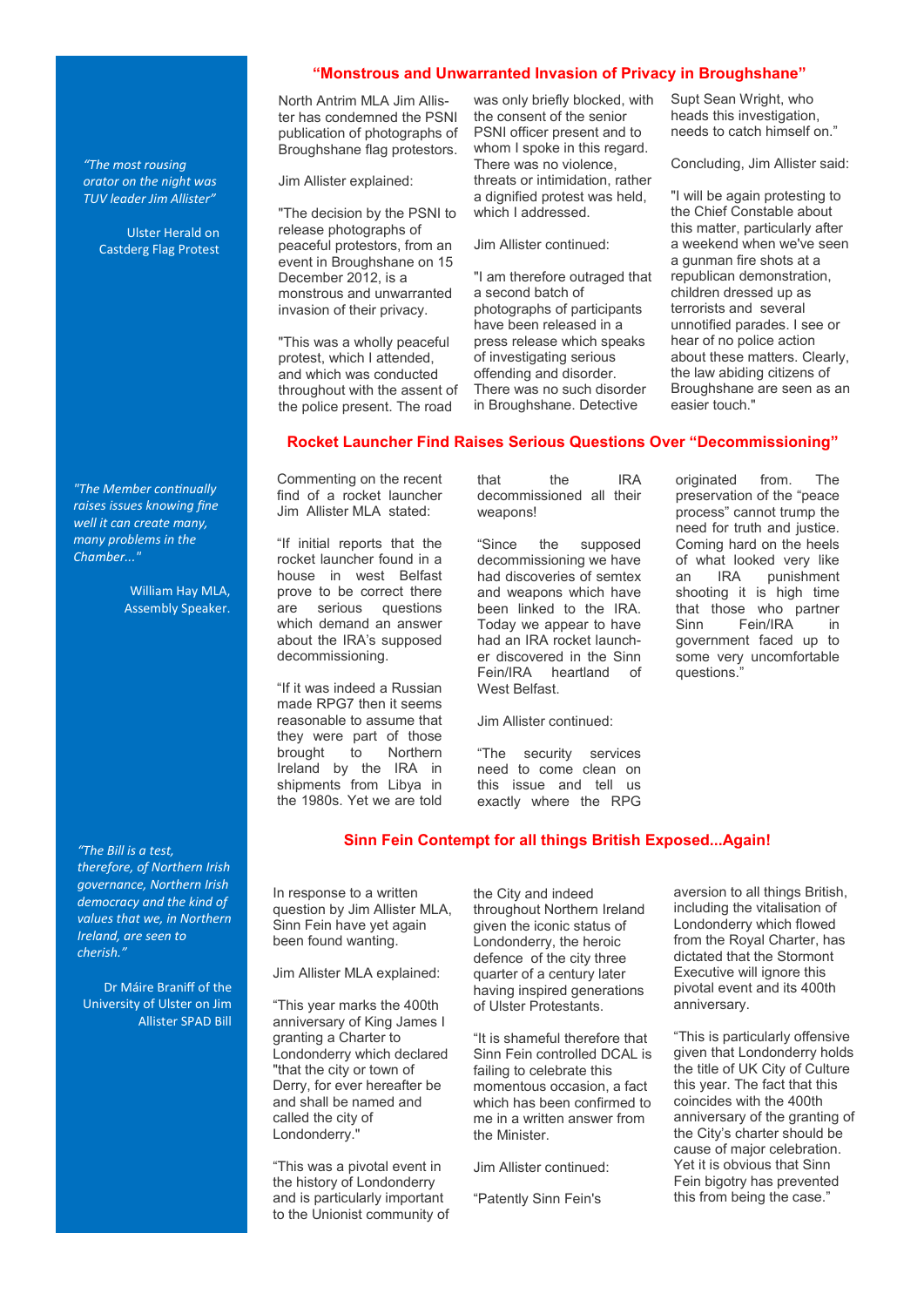#### **TUV Congratulates Newly Co-Opted Councillor**

Timothy Gaston has been co-opted to represent the TUV on Ballymena Council

Commenting on his selection as the TUV Councillor for Ballymena South Timothy Gaston stated:

"It is an honour and privilege to have been selected to represent the TUV in Ballymena Council.

"TUV is a principled Party committed to democracy and<br>we believe it is therefore we believe it is essential for that if Northern Ireland is to work effectively it must benefit from an official opposition in Stormont.

"As a Ballymena Councillor I will prioritise my work to rejuvenate the fledging town centre. It is evident that business rates need to be urgently reviewed and that Invest NI need to be held accountable for the lack of investment offered to the town.

"I pledge to work alongside our Party Leader Jim Allister MLA and Cllr Roy Gillespie for the betterment of Ballymena and Northern Ireland."

Commenting on the selection

of Timothy Gaston TUV Leader and local MLA Jim Allister stated:

"Timothy will join Ballymena Council as the borough"s youngest Councillor and as such will bring a fresh approach to the chamber which will complement the vast experience offered by Councillor Roy Gillespie.

"Ballymena deserves committed public representatives who will dedicate themselves to the improvement of the borough. I have no doubt that Timothy is worthy of that task."



Timothy Gaston is welcomed to Ballymena Council by Jim Allister MLA and Cllr Roy Gillispie

#### **Second European Day for Victims of Terrorism**

On 11th March TUV Leader Jim Allister hosted the second European Day for Victims of Terrorism at Stormont.

Describing the event Jim Allister MLA commented:

"This month I hosted the second event to take place at Stormont marking the European Day for Victims of Terrorism.

Every year since the Madrid bombings in 2004 the European Union has dedicated 11th March as a Memorial Day to the victims of terrorist attacks. Sadly,

until last year, this day had never been marked at Stormont. I rectified this situation last year by hosting an event at which victims of Republican and self-styled Loyalist terrorism were allowed to tell their stories. A similar event took place this year with over 80 victims of terrorism in attendance.

"A moments silence was observed in memory of those who lost their lives before we heard from Florence Graham who lost her brother in an IRA bombing and Ann Service whose son was murdered by "loyalist" gunmen.

"I am very grateful to the two ladies who told their stories very movingly and I know that the event was felt to be worthwhile by those in attendance.

"I am also grateful to Alban Maginness MLA and Mike Nesbitt MLA for joining me in sponsoring this worthy event."



Jim Allister pictured on European Day for victims of terrorism with Florence Graham & Ann Service

#### **Another Provo Appointed by Sinn Fein / IRA**

TUV Leader, Jim Allister MLA has again demonstrated the symbolic relationship between Sinn Fein and their IRA terrorist twin:

"The decision of Sinn Fein/IRA to co-opt convicted murderer Ian Milne to fill Francie Molloy"s Assembly seat illustrates yet again how wedded the party remains to terrorism.

"Milne once featured on

the RUC"s "three most wanted list" and spent time in jail in the Republic before being arrested in Lurgan in 1977 and receiving a life sentence for the murder of a UDR member.

Jim Allister continued:

"Rather than attempting to leave terrorism behind appointments by Sinn Fein in recent times have shown that the party continues to believe Republican terrorism was justified. This appointment demonstrates, once again, Sinn Fein"s utter contempt for the victims of the IRA. It makes a nonsense of McGuinness pretending in his weekend speech that he was interested in understanding Unionists and illustrates that Sinn Fein/IRA are still in the business of rewarding those who, in their language, spent time on "active service".



SF Appoint Murdering Milne to Assembly